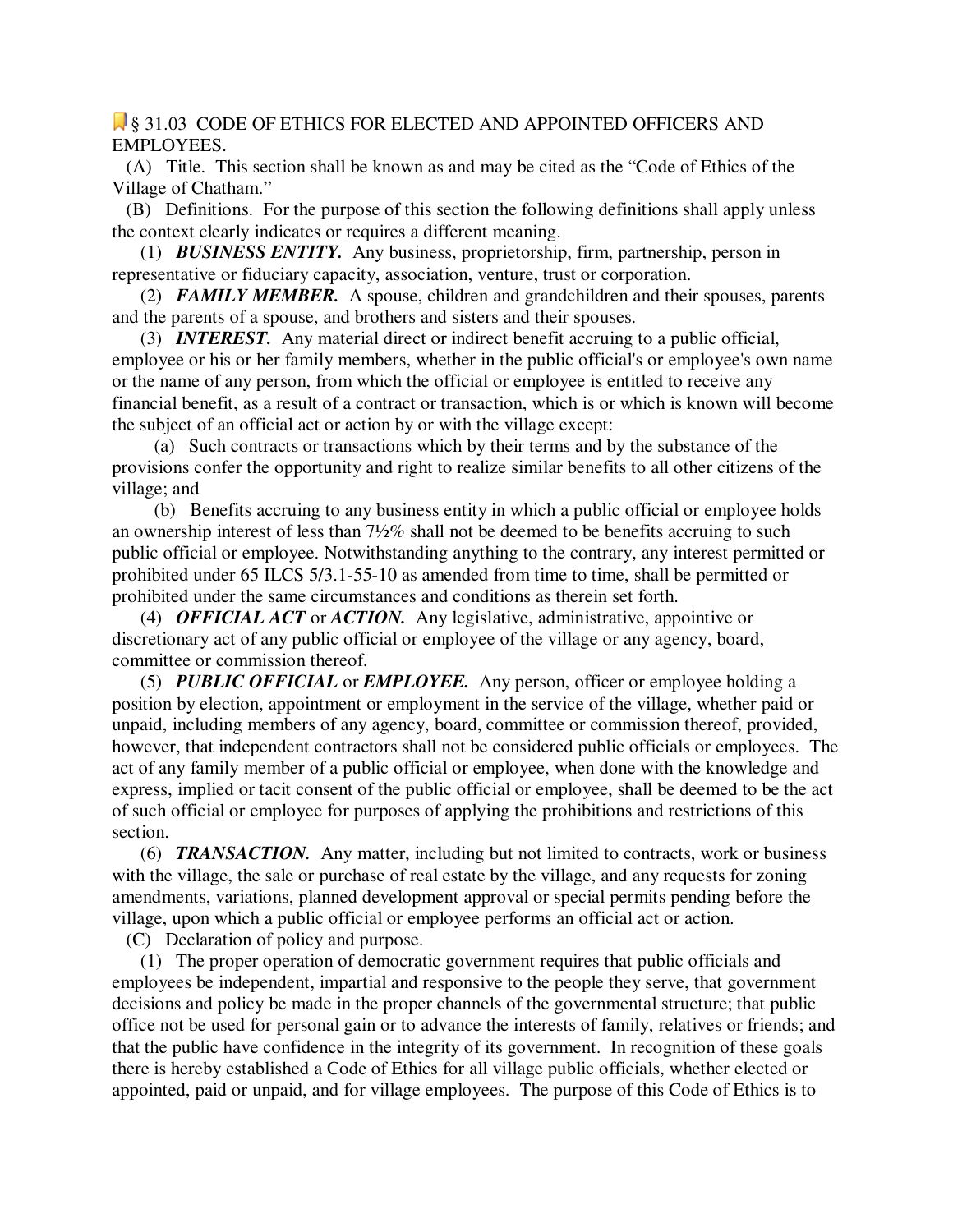establish ethical standards of conduct for all such public officials and employees by setting forth those acts or actions which are incompatible with the best interests of the village and its inhabitants, and by requiring disclosure by public officials and employees of private financial or other interests in matters affecting the village.

 (2) This Code of Ethics is founded upon the principles that no individual shall receive any inordinate financial or other gain by reason of serving as a public official or employee of the village, and no private party or taxpayer, including public officials or employees or their family members, should receive any benefits from village action beyond that which is available to any other private party or taxpayer due to a relationship to, or as a result of privileged information or support provided by, any public official or employee.

(D) Interest in contracts or transactions.

 (1) No public official or employee shall perform or participate in an official act or action with regard to a transaction in which he or she has, or knows he or she will thereafter acquire, an interest.

 (2) No public official or employee shall acquire an interest in or be affected by any transaction or the subject matter thereof at a time when he or she believes or has reason to believe that such transaction will directly or indirectly be affected by an official act or action.

 (3) No public official shall, for a period of six months following his or her departure from office, have or obtain an interest in any transaction or the subject matter thereof.

 (E) Acceptance of gift, favor, service or thing of value. No public official or employee shall solicit or accept from any person involved in any transaction with the village any present or future gift, favor, service or thing of value as an inducement for an official act or action. Any such gift, favor, service or thing of value in excess of \$50 accepted by a public official or employee shall be presumed to have been accepted as an inducement for an official act or action unless accepted for, and promptly surrendered to the sole use and benefit of the village. Nothing in this paragraph shall prohibit any public official or employee from participating in the usual and customary business and social activities incidental to his or her work.

 (F) Disclosure of information. No public official or employee, with respect to any transaction which is or which is reasonably expected to become the subject of an official act or action, shall, without proper legal authorization, disclose confidential information concerning the property, government or affairs of the village or use such information to advance the interest of such public official or employee or his or her family members.

 (G) Appearance before village agencies, boards, and the like. No public official or employee shall appear on behalf of any private person or business entity, other than himself or herself or a family member, before any village agency, board, committee or commission.

 (H) Private use of public property. No public official or employee shall request or permit the use of village-owned vehicles, equipment, materials, or property for personal convenience or profit except as allowed by administrative order of the village.

 (I) Special treatment of others. No public official or employee shall grant any special consideration, treatment or advantage to any persons or business entity beyond that which is available to every other citizen.

 (J) Ex parte communications. No appointed member of a board or commission shall encourage, make or accept ex carte or unilateral application or communication on any matter which is the subject of an application or petition pending before such board or commission, unless such board or commission member shall make the contents of such communication a part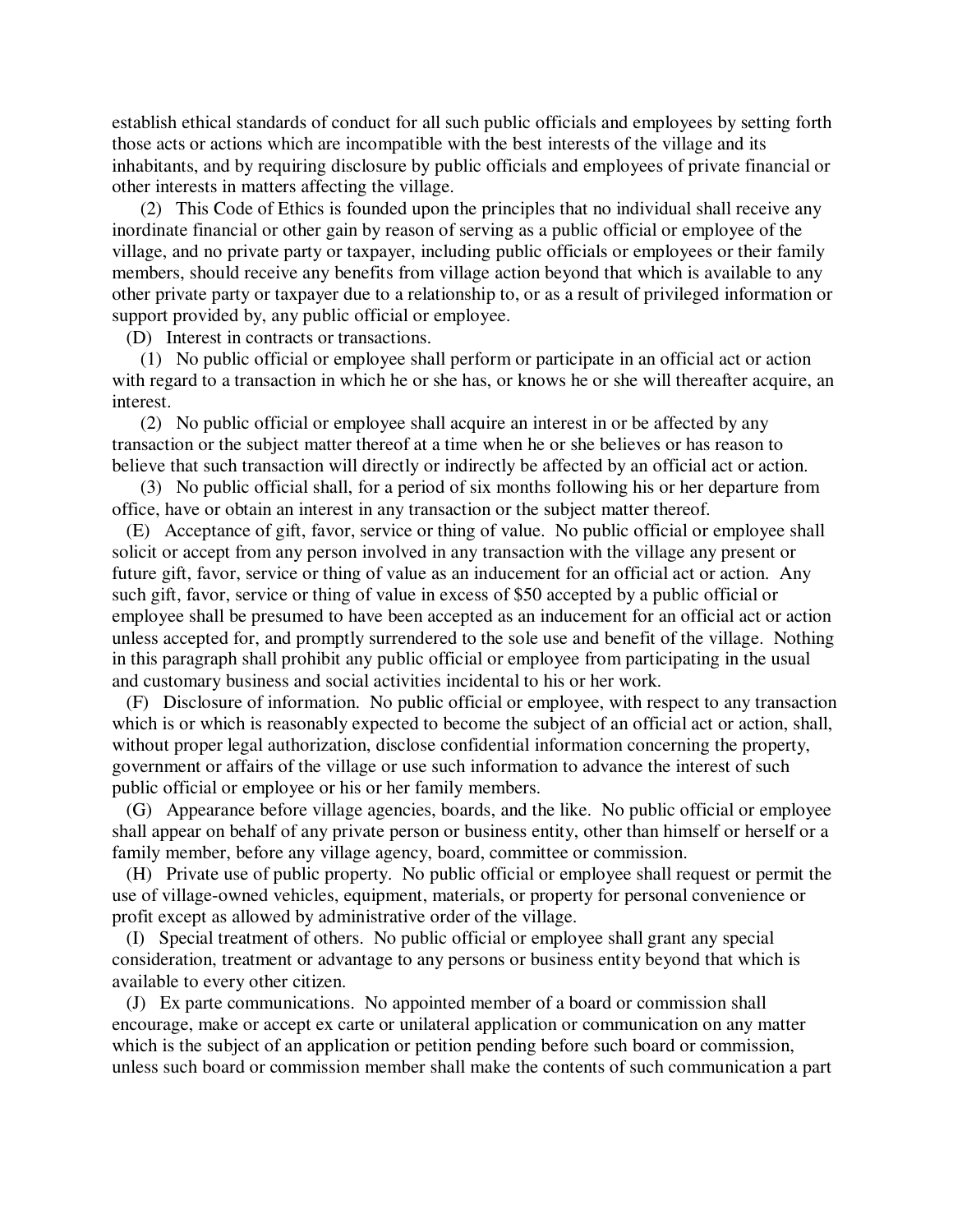of the public record prior to such determination by the board or commission as to the merits of the matter.

(K) Political activities.

 (1) No appointment to or employment in any village position shall be dependent on political activity.

 (2) No employee shall be required to engage in any political activity as a condition of employment.

 (3) No elected official shall solicit campaign contributions from any employee, nor request any employee to solicit contributions on his or her behalf, nor use village facilities for political campaigns, unless such facilities are available to all candidates without discrimination.

 (L) Disclosure of interest. Any public official or employee who has, or whose family members have, an interest in a transaction which is the subject of an official act or action, shall disclose on the record of the board or commission which performs such official act or to the Village Administrator, in the case of employees, the nature and extent of such interest.

 (M) Interpretation. No written Code of Ethics can provide specifically for all possible contingencies. Any questions regarding the propriety of any transaction or the proper interpretation of this Code of Ethics may be brought to the Board of Trustees at any time. The Board shall maintain a record of all hypothetical and actual instances considered under this Code which shall serve as a guide for future compliance with and enforcement of this Code.

(N) Violations and penalties.

 (1) Violation of this Code by an appointed officer shall constitute cause for removal from office by the President in accordance with 65 ILCS 5/3.1-35-10.

 (2) Violation of this Code by an employee shall constitute cause for disciplinary action up to and including discharge according to procedures established by the Village Personnel Code.

 (3) Violation of this Code by a member of the Village Board shall be cause for censure by the Village Board.

(4) In addition to the penalties and sanctions contained in divisions  $(N)(1)$  through (3), the Village Board may in its discretion file an ordinance violation case in the Circuit Court against any person violating this section. Any such person shall upon conviction thereof be punished with a fine of not less than \$100 nor more than \$500.

(5) In addition to the penalties set forth in divisions  $(N)(1)$  through (4), the Village Board may, in the event of a violation of this Code by an officer, request the State's Attorney of Sangamon County to bring criminal proceedings against such officer pursuant 65 ILCS 5/3.1-55- 10 and 65 ILCS 5/3.1-55-15.

(O) Investigations and procedures.

 (1) Any citizen of the village having knowledge of a possible violation of this section may report the alleged violation in writing to the Village Clerk. The Clerk shall refer the matter to the Village Board for further action.

(2) Upon receipt of a report of an alleged violation the Village Board shall:

 (a) In the case of an employee, direct the appropriate officer to handle the matter in accordance with the Village Personnel Code;

 (b) In the case of an appointed officer or an elected officer, refer the matter to an *ad hoc* committee composed of the President and two disinterested Trustees (or, if the complaint is against the President, to three disinterested trustees) for investigation. The *ad hoc* committee shall render its findings to the entire Board within thirty days of referral of the matter, along with a recommendation as to what action, if any, should be taken with respect to the alleged violation.